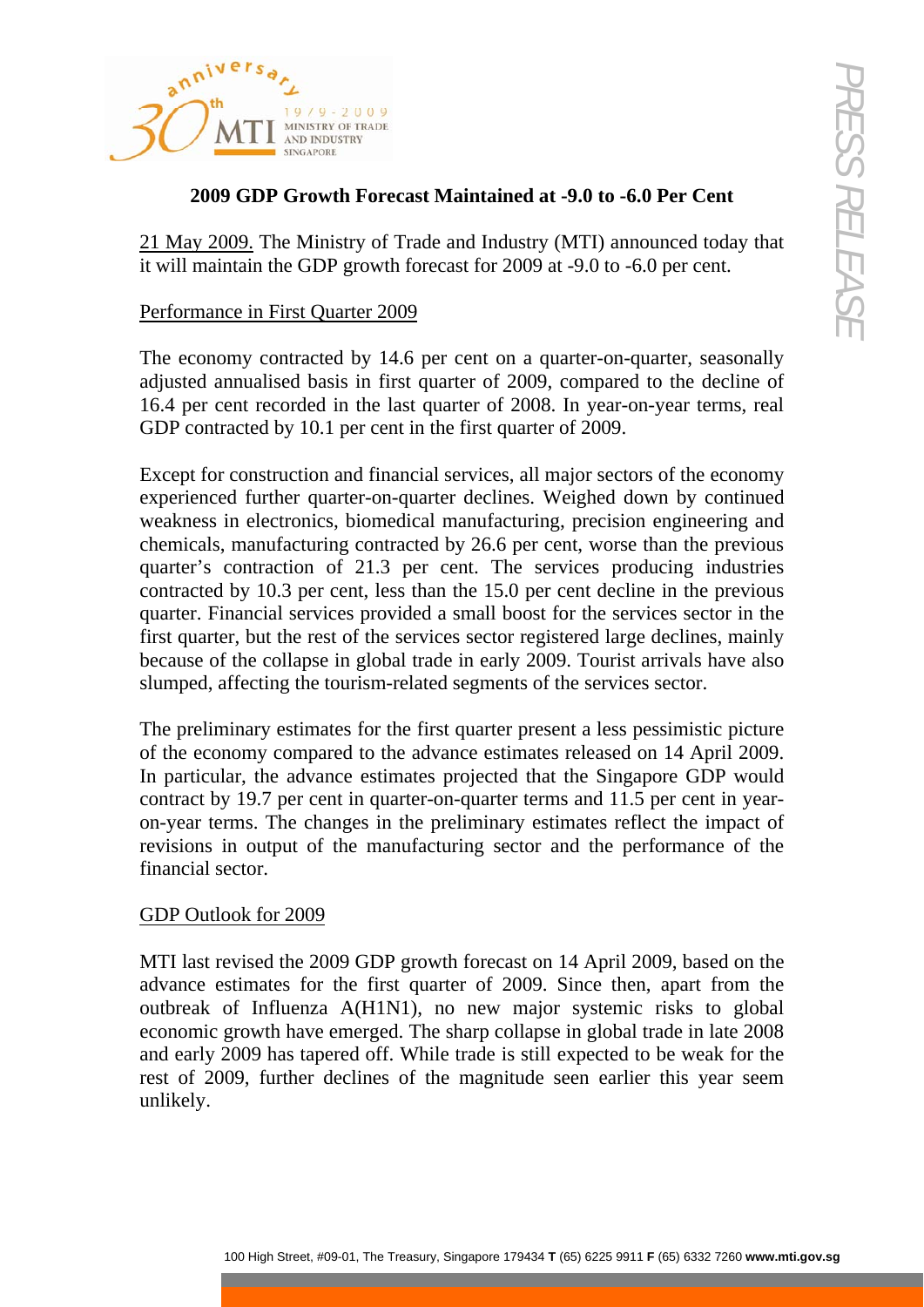

**Example 1998**<br>
the mare carried with the recession which hegan in late 2007 map<br>
ng a trough . Key economic indicators, such as unemployment.<br>
The accuracy show recently shown is given to be a finally decided<br>
out. There In the US, there are early signs that the recession which began in late 2007 may be reaching a trough. Key economic indicators, such as unemployment, consumption expenditure and home sales, have recently shown signs of bottoming out. There are signals from US policymakers that the US financial system has begun to heal, that systemic risk has diminished, and that overall lending conditions have started to improve. There have also been some initial signs of stronger economic activity in China, with the CLSA Purchasing Managers' Index (PMI) for manufacturing exceeding the critical 50-level for the first time in nine months. However, the other major economies of the world, viz., Japan and the Eurozone, still show no signs of bottoming out.

In Singapore, recent indicators have been mixed. In April, the electronics PMI breached 50 for the first time in 7 months. Business expectations for companies in both the manufacturing and services sector have also improved compared to three months ago. However, other indicators, such as trade, industrial output, retail sales and visitor arrivals, remain weak.

On balance, there are still no decisive indicators of economic recovery. According to the International Monetary Fund, synchronised global downturns brought about by a financial-sector crisis — typified by the current recession — are longer and deeper than other types of recessions. Recovery from such recessions will be shallow and will take longer. At this point in time, any new risk, such as an acute worsening of the Influenza A(H1N1) situation or undisclosed weaknesses in US or European banks coming to light, could set back the process of economic recovery by several quarters.

Taking into account these factors, MTI is maintaining the economic growth forecast for 2009 at **-9.0 to -6.0 per cent**.

# Inflation Outlook for 2009

CPI inflation has slowed significantly to 2.1 per cent in the first quarter of 2009, down from 5.4 per cent in the fourth quarter of 2008. The slowdown in CPI inflation falls within expectations and has mainly been due to a downward correction of global commodity prices from the peaks in 2008. Domestic cost pressures have started to ease in line with the recession and lower commodity prices. These trends are expected to persist and CPI inflation is estimated to continue to fall in the coming months. For 2009, the forecast for CPI inflation is maintained at **-1.0 to 0 per cent.**

MINISTRY OF TRADE AND INDUSTRY 21 May 2009